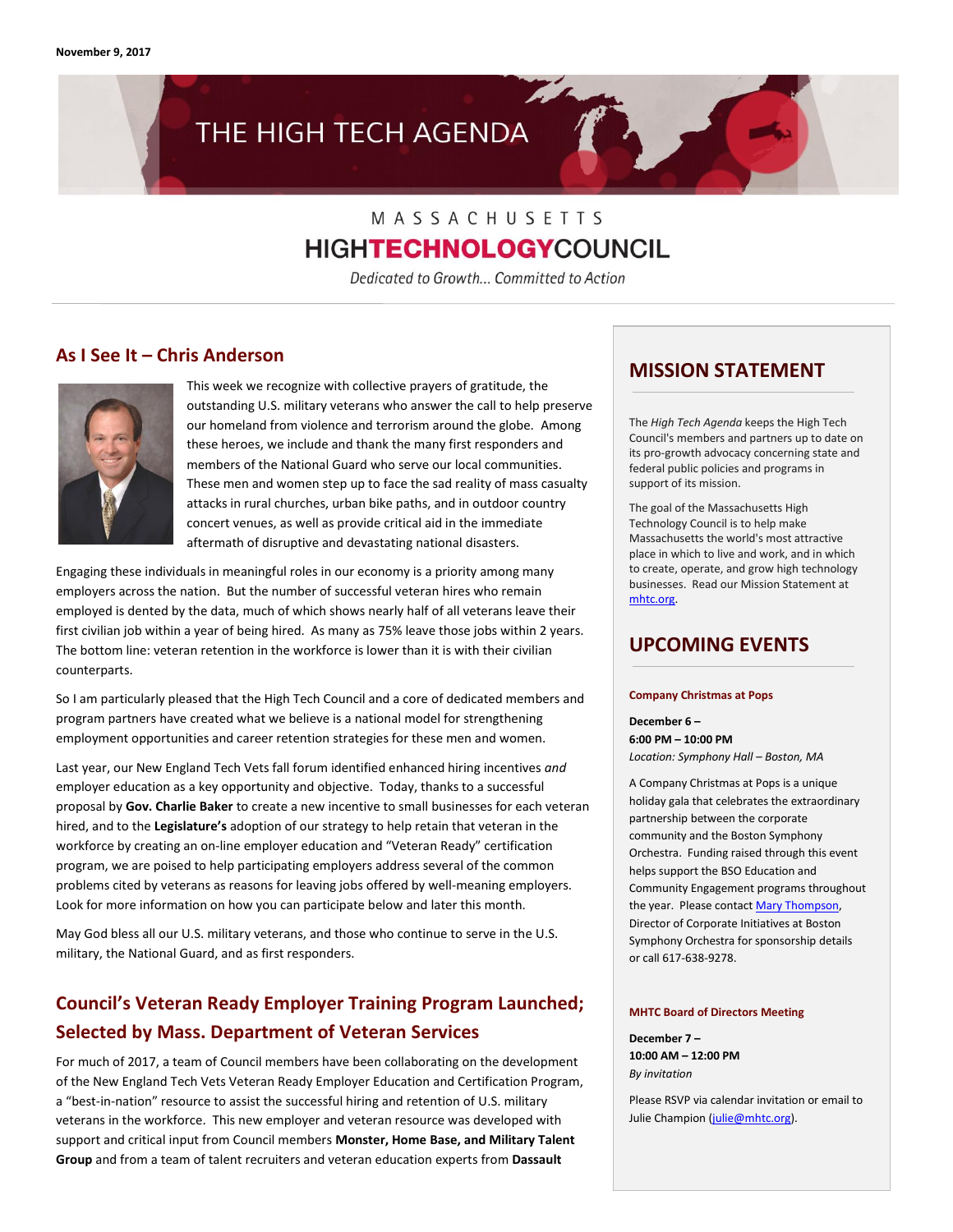**Systèmes, The Kraft Group, The MITRE Corporation, Oasis Systems, Raytheon, Northeastern University, University of Massachusetts Lowell, and Wayfair**. The program will provide employers with access to best-in-class online educational training and assessment content to help them better recruit, engage and retain veteran and military talent.

The education program, coupled with existin[g New England Tech Vets](http://www.newenglandtechvets.org/) veteran recruiting tools, will empower Council members to ensure they are not just "veteran friendly" but also "veteran ready". Council members that complete the education program and demonstrate additional organizational commitments to veteran employees are eligible to be certified as "veteran ready" by New England Tech Vets and publicly identify themselves as such.

Starting in 2017, companies with 100 or fewer employees are eligible for a state tax credit of up to \$4,000 for each veteran they hire and retain. On November 8, the Tech Vets Program became the first veteran employer education program approved by the Massachusetts Department of Veterans Services (DVS), pursuant to which DVS will certify as eligible for the tax credit any employer that completes the NETV program and meets other applicable DVS criteria.

Council members are encouraged to participate in the program which will be available to all Council members beginning December 1. To learn more contac[t Mark Gallagher.](mailto:mark@mhtc.org?subject=NETV%20Employer%20Certification%20Program%20Inquiry) 

### **Council Partners with reacHIRE and McKinsey to Host 2nd Annual "Closing the Corporate Gender Gap" Forum**

On October 18, Council members **reacHIRE** and **McKinsey and Company**, joined the Council in hosting our second annual "Closing the Corporate Gender Gap" forum. This year's event theme was "Turning a Marathon into a Sprint" and focused on data and effective employer efforts that result in greater gender equity in the workplace.

With more than 100 senior leaders in attendance, Marla Capozzi, Leader of the McKinsey Academy, presented the latest data and findings from [McKinsey's Women in the Workplace](https://womenintheworkplace.com/)  [2017](https://womenintheworkplace.com/) study. Karen Marinella Hall of **Analog Devices** moderated an interactive discussion featuring panelists **Addie Swartz of reacHIRE; Dave Krupinski of Care.com; Melanie Foley of Liberty Mutual; Gary Beach, Wall Street Journal columnist; Chip Hazard of Flybridge Capital; and John Belizaire of Next Stage.**

In 2018, the Council will build on the success of these forums by migrating toward additional actionable strategies, including a formal program partnership with reacHIRE that will engage select Council members with reacHIRE talent and training. Interested Council members should contact [Mark Gallagher](mailto:mark@mhtc.org) for additional details on how they can participate.

#### **Council Leaders Featured at N.E. Board of Higher Education Employability Summit**

**Susan Fallon of Monster, Al Bunshaft of Dassault Systèmes, and Laurie Leshin of Worcester Polytechnic Institute** will be among the technology and business leaders featured at a December 4th New England of Board of Higher Education Leadership Summit entitled "Employability: A National Imperative."

Council members are invited to join Susan, Al and Laurie and other senior leaders from industry and academia to learn more about the latest trends in automation, essential and digital skills, strategies to address the employability gap and what is needed to prepare a truly world-class workforce for today and tomorrow.

For more information and to register, click [here.](https://www.regonline.com/registration/Checkin.aspx?EventID=2020420) Council members can use the discount code "EMPLOY".

#### **BOARD OF DIRECTORS**

Analog Devices, Inc. Bain Capital Private Equity Bentley University Boston Scientific Corporation Brooks Automation, Inc. Care.com Carruth Capital LLC Choate Hall & Stewart LLP CIO Magazine (Editor Emeritus) Continuum Managed Services LLC Dassault Systèmes Deloitte Dunn Rush & Co. LLC Ernst & Young LLP Goodwin Procter LLP Jenzabar, Inc. KPMG LLC Kronos Incorporated Mercury Systems, Inc. MilliporeSigma MKS Instruments, Inc. Northeastern University Parthenon-EY People's United Bank PTC Putnam Investments Raytheon Company Stratus Technologies Inc. Textron Systems The Charles Stark Draper Laboratory Inc. The Kraft Group The MITRE Corporation The University of Massachusetts System Trinity Partners LLC Worcester Polytechnic Institute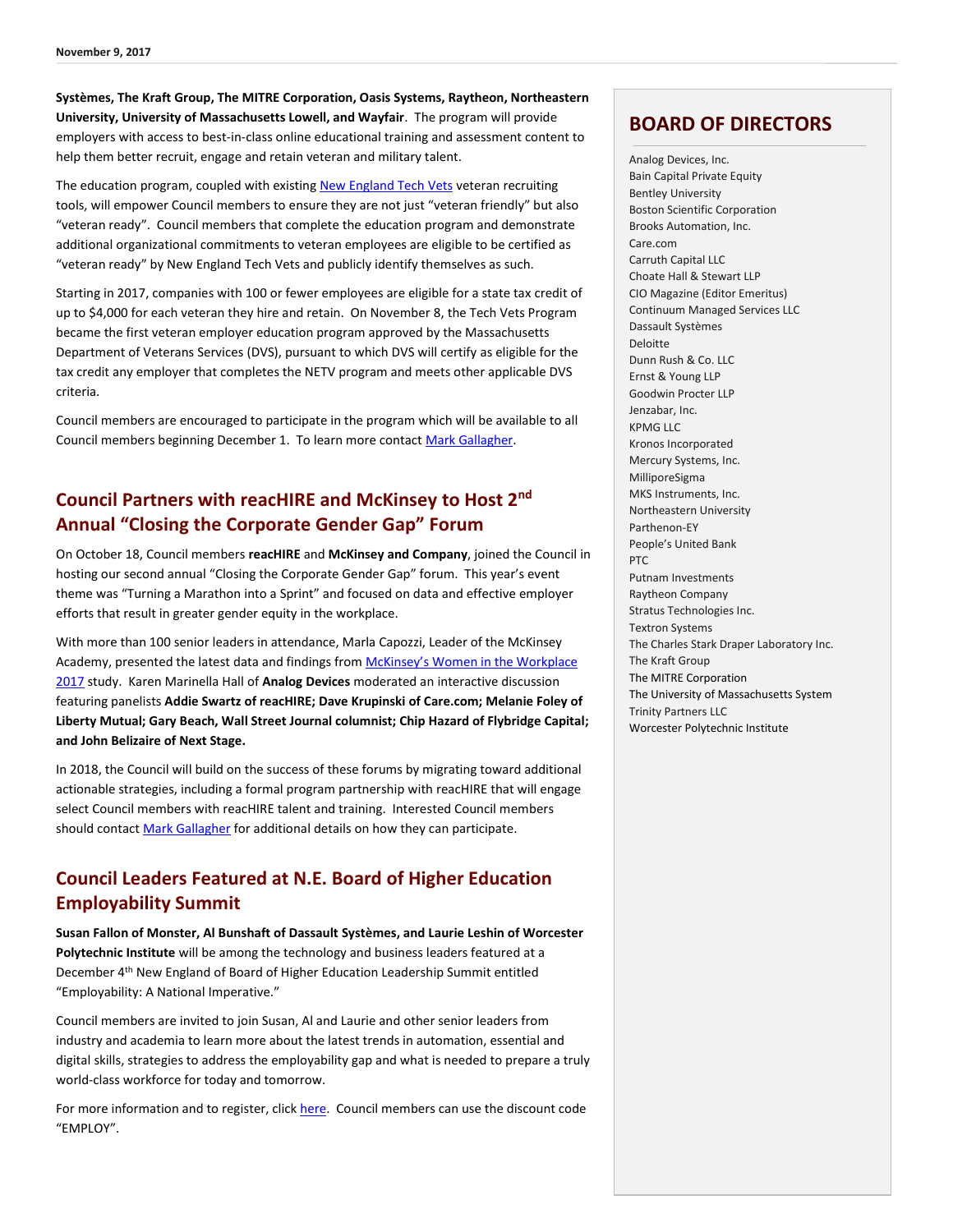#### **Council Challenge to Unconstitutional Tax Amendment Advancing; Litigation Schedule Set**

On October 3, Council members received an update [from Chris Anderson](http://www.mhtc.org/wp-content/uploads/2017/11/ConstitutionalAmendmentChallengeFiledToday_CA_10032017.pdf) summarizing the Council's formal [complaint](http://www.mhtc.org/wp-content/uploads/2017/10/MHTC-Complaint-Final.pdf) filed with the Massachusetts Supreme Judicial Court (SJC) challenging the legality of the proposed ballot initiative that would permanently embed an 80 percent increase to the tax rate on any earned income over \$1 million into the Massachusetts Constitution. The Council was joined by 4 other prestigious business and taxpayer organizations as plaintiffs in the suit.

On October 30, the SJC issue[d a formal notice](http://www.mhtc.org/wp-content/uploads/2017/11/SJC_SingleJusticeOrder_10302017.pdf) specifying the timetable for written and oral arguments in the case. Legal briefs supporting our arguments as a plaintiff will be filed on December 11, while the Attorney General and intervening defendant Raise Up Massachusetts will file their briefs on January 12. Our counsel will file a reply brief on January 26 and the case will be argued before the SJC on Monday, February 5, 2018.

As a legal matter, the Constitution would obligate the legislature to dedicate the \$2B in anticipated new revenue only for educational and transpiration uses. But at least one candidate for statewide office is already calling for a diversion of what could be a sizable portion of the new revenue to cover increasing costs associated with the state health care budget.

Setti Warren, one of several Democratic candidates for Governor in 2018, was quoted in a recent interview saying he has two proposals to make life better statewide: pushing forward single payer health care and lifelong free public college. "When asked how he would fund his initiatives, Warren didn't hesitate. It's why I support the Fair Share Amendment," he said. Read more about the candidate's comments, [here.](http://marblehead.wickedlocal.com/news/20171024/conversation-with-gubernatorial-candidate-setti-warren-in-marblehead)

We anticipate that the SJC will render its decision on our challenge sometime between April and June and will find that the tax proposal is an unconstitutional attempt by the proponents to make an "end run" around the normal legislative process in ways that the authors of our state constitution foresaw 100 years ago and explicitly forbade.

To learn more about how you can support this effort contact [Chris Anderson.](mailto:chris@mhtc.org)

#### **Data that MATTERS: Back to Taxachusetts or Away from It?**

In October, Massachusetts improved by 3 spots to No. 22 in the nation in a cor[e MATTERS](http://matters.mhtc.org/profile) data point: The Tax Foundation's [State Business Tax](https://taxfoundation.org/state-business-tax-climate-index-2018/?et_rid=1822216659&s_campaign=talkingpoints:newsletter)  [Climate Index.](https://taxfoundation.org/state-business-tax-climate-index-2018/?et_rid=1822216659&s_campaign=talkingpoints:newsletter) The Tax Foundation is a non-partisan think tank whose state tax policy rankings are widely-recognized and referenced by corporate site location decision makers and economic development experts. As noted in a recent piece by Boston Globe business columnist Jon Chesto entitled "[Massachusetts Just Took a Few More Steps Away from Taxachusetts](https://www.bostonglobe.com/business/talking-points/2017/10/17/mass-just-took-few-more-steps-away-from-taxachusetts/2VXWLAvOeN5BFkKijR3xAK/story.html)", the Tax Foundation rankings weigh uniform income tax rates favorably and would clearly view the imposition of the proposed Massachusetts amendment as a step in the wrong direction. The Tax Foundation has previousl[y expressed serious concerns about the radical and unprecedented nature](https://taxfoundation.org/massachusetts-may-set-its-income-tax-rate-constitution-how-unusual/) of using the state constitution to set tax policy and rates in the manner proposed in Raise Up's unconstitutional tax amendment.

On October 17, Pioneer Institute published "[Back to Taxachusetts](https://pioneerinstitute.org/economic_opportunity/study-proposition-80-give-ma-2nd-highest-combined-state-federal-capital-gains-tax-rate-u-s/)", an analysis of the significant negative competitive impacts of another aspect of the tax amendment: A massive increase in the taxes imposed on business creation, capital formation and economic investment in Massachusetts.

State tax rates on capital gains income are another ke[y MATTERS](http://matters.mhtc.org/profile) data point, and the Pioneer Institute's study found that Massachusetts' top state capital gains tax rate would go from 30<sup>th</sup> highest in the nation to 4<sup>th</sup> and the top combined state and federal rate for Massachusetts residents and investors would move from 25<sup>th</sup> to 2<sup>nd</sup> highest nationwide. As noted in the study, "One of the few things most economists agree on is that keeping taxes on investment low is critical to economic growth, job creation, and rising wages." Higher taxes on investment are yet another way the proposed amendment would move Massachusetts in the wrong direction.

#### **Data Council Continues Push for MassHealth Stabilization and Savings; Senate Health Care Legislation Light on Needed Reforms**

On October 17, the Massachusetts Senate's Special Committee on Health Care Cost Containment and Reform produced legislation aimed at reining in costs throughout the Massachusetts health care system. As noted in the [Council's October 25 letter to Senate leaders](http://www.mhtc.org/wp-content/uploads/2017/10/Council-Letter-to-Legislators-re-Senate-Health-Care-Reform-Bill-10.25.17_F.pdf), the Council appreciates the extensive research on health care costs done by Senate members this year and their effort to take a comprehensive approach to long-term cost containment across the health care system in Massachusetts.

Unfortunately, the [proposed bill](https://malegislature.gov/Bills/190/S2190) does not do nearly enough to reign in and stabilize rapidly rising costs in the state's \$16B MassHealth program, which we believe is the most urgent and acute health care finance issue facing the Commonwealth today. In fact, the bill could exacerbate MassHealth's explosive enrollment growth because it would allow private employers to opt in to MassHealth as the primary health care coverage option for their employees.